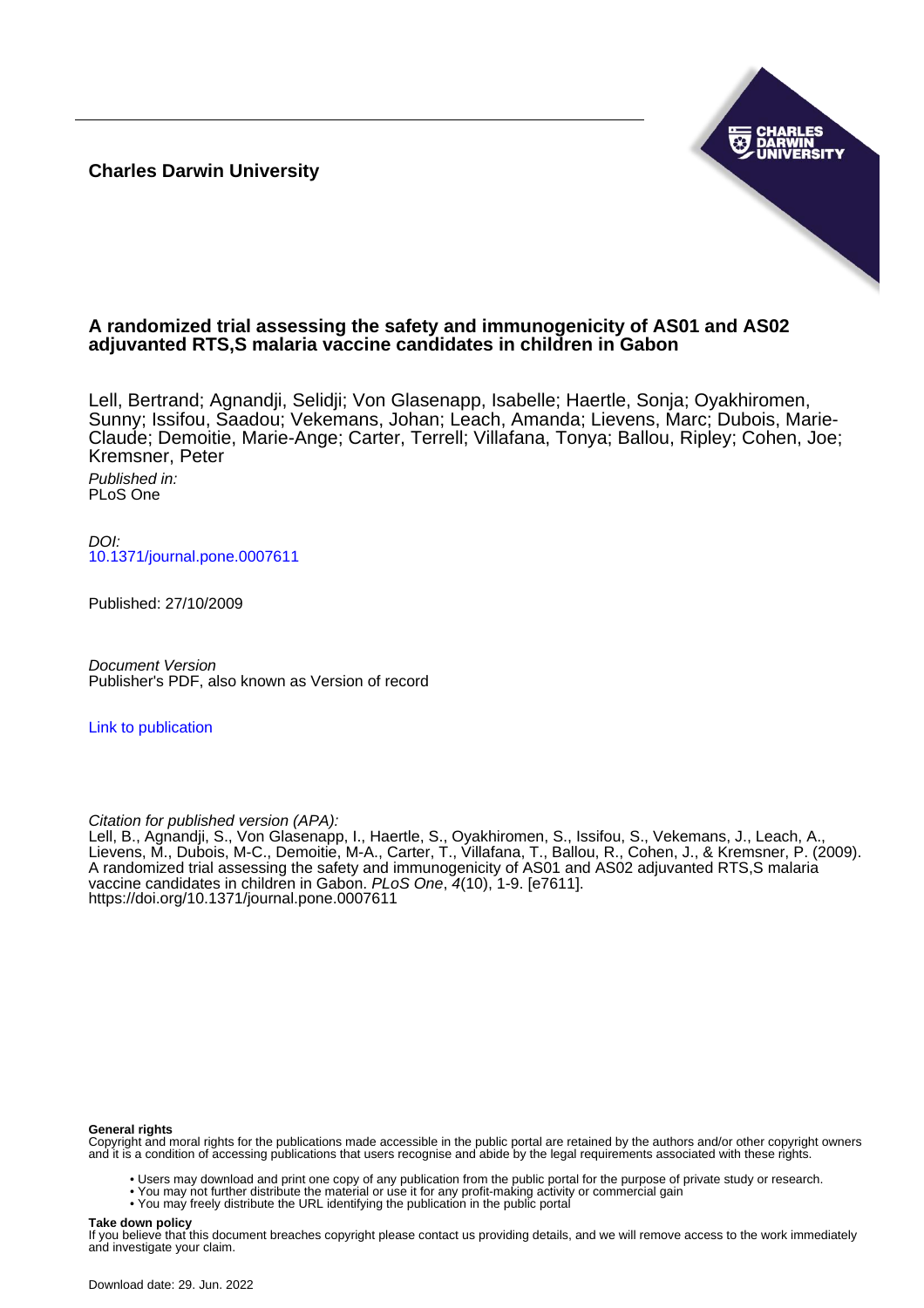# A Randomized Trial Assessing the Safety and Immunogenicity of AS01 and AS02 Adjuvanted RTS,S Malaria Vaccine Candidates in Children in Gabon

Bertrand Lell<sup>1,5\*</sup>, Selidji Agnandji<sup>1,5</sup>, Isabelle von Glasenapp<sup>1,5</sup>, Sonja Haertle<sup>1,5</sup>, Sunny Oyakhiromen<sup>1,5</sup>, Saadou Issifou<sup>1,5</sup>, Johan Vekemans<sup>2</sup>, Amanda Leach<sup>2</sup>, Marc Lievens<sup>2</sup>, Marie-Claude Dubois<sup>2</sup>, Marie-Ange Demoitie<sup>2</sup>, Terrell Carter<sup>3</sup>, Tonya Villafana<sup>3</sup>, W. Ripley Ballou<sup>4</sup>, Joe Cohen<sup>2</sup>, Peter G. Kremsner<sup>1,5</sup>

1 Medical Research Unit, Albert Schweitzer Hospital, Lambaréné, Gabon, 2 GlaxoSmithKline, Biologicals, Rixensart, Belgium, 3 PATH Malaria Vaccine Initiative, Bethesda, Maryland, United States of America, 4 Bill & Melinda Gates Foundation, Seattle, Washington, United States of America, 5 Institute for Tropical Medicine, University of Tübingen, Tübingen, Germany

# Abstract

**Background:** The malaria vaccine candidate antigen RTS,S includes parts of the pre-erythrocytic stage circumsporozoite protein fused to the Hepatitis B surface antigen. Two Adjuvant Systems are in development for this vaccine, an oil-in water emulsion – based formulation (AS02) and a formulation based on liposomes (AS01).

Methods & Principal Findings: In this Phase II, double-blind study (NCT00307021), 180 healthy Gabonese children aged 18 months to 4 years were randomized to receive either RTS,S/AS01<sub>E</sub> or RTS,S/AS02<sub>D</sub>, on a 0–1–2 month vaccination schedule. The children were followed-up daily for six days after each vaccination and monthly for 14 months. Blood samples were collected at 4 time-points. Both vaccines were well tolerated. Safety parameters were distributed similarly between the two groups. Both vaccines elicited a strong specific immune response after Doses 2 and 3 with a ratio of anti-CS GMT titers  $(ASO2_D/ASO1_E)$  of 0.88 (95% CI: 0.68–1.15) post-Dose 3. After Doses 2 and 3 of experimental vaccines, anti-CS and anti-HBs antibody GMTs were higher in children who had been previously vaccinated with at least one dose of hepatitis B vaccine compared to those not previously vaccinated.

**Conclusions:** RTS, S/AS01<sub>E</sub> proved similarly as well tolerated and immunogenic as RTS, S/AS02<sub>D</sub>, completing an essential step in the age de-escalation process within the RTS,S clinical development plan.

Trial Registration: ClinicalTrials.gov. NCT00307021

**Citation:** Lell B, Agnandji S, von Glasenapp I, Haertle S, Oyakhiromen S, et al. (2009) A Randomized Trial Assessing the Safety and Immunogenicity of AS01 and<br>AS02 Adjuvanted RTS,S Malaria Vaccine Candidates in Children i

ditor: Laurent Rénia, BMSI-A\*STAR, Singapore

Received June 22, 2009; Accepted October 2, 2009; Published October 27, 2009

Copyright: @ 2009 Lell et al. This is an open-access article distributed under the terms of the Creative Commons Attribution License, which permits unrestricted use, distribution, and reproduction in any medium, provided the original author and source are credited.

Funding: This study was supported by grants from PATH Malaria Vaccine Initiative and GlaxoSmithKline Biologicals. PATH MVI and GSK Biologicals were involved in study design, data interpretation, and review of the manuscript. This article describes analyses that were undertaken at GSK. Dr Bertrand Lell had access to the data of this study and takes responsibility for the analyses presented in this article.

Competing Interests: M.A.D., M-C.D., A.L., M.L., J.V., J.C. are employees of GSK Biologicals. A.L., J.C. and M.C.D. own shares in GSK. W.R.B. was an employee of GSK Biologicals during study design and implementation, but became an employee of the Gates Foundation by the time results were available. J.C. and W.R.B. are listed as inventors of patented malaria vaccines, however, neither individual holds a patent for a malaria vaccine. There are no conflicts of interest for other authors.

\* E-mail: bertrand.lell@uni-tuebingen.de

# Introduction

The disastrous medical, social and economical burden of malaria in populations of sub-Saharan Africa is well recognized [1,2]. The development of an effective malaria vaccine would be an important addition to existing malaria control strategies.

The pre-erythrocytic stage *Plasmodium falciparum* antigen RTS,S is the furthest advanced malaria vaccine candidate in clinical development [3]. A collaborative partnership involving several malaria research institutions worldwide, GlaxoSmithKline Biologicals (GSK), the PATH Malaria Vaccine Initiative and the Malaria Clinical Trial Alliance was developed with the goal to develop RTS,S/AS for the Expanded Program on Immunisation (EPI) of the World Health Organization [4].

RTS,S is a hybrid molecule recombinantly expressed in yeast, in which the central tandem repeat and carboxyl-terminal region of the circumsporozoite protein are fused to the N-terminal of the Santigen of the Hepatitis B virus, creating a particle that also includes the unfused S-antigen. RTS,S is formulated in Adjuvant Systems which enhance the ability of the vaccine to induce a strong immune response. The AS02 Adjuvant System contains an oil-in-water emulsion, monophosphoryl lipid A (MPL), and QS21, a natural saponin molecule purified from the bark of the South American tree, Quillaja saponaria. Following Phase I studies, a Phase IIb efficacy trial conducted in about two thousand Mozambican children aged 1–4 years showed that the vaccine reduced the risk of clinical malaria (vaccine efficacy of 35%) and of severe malaria (vaccine efficacy of 49%) over a period of 18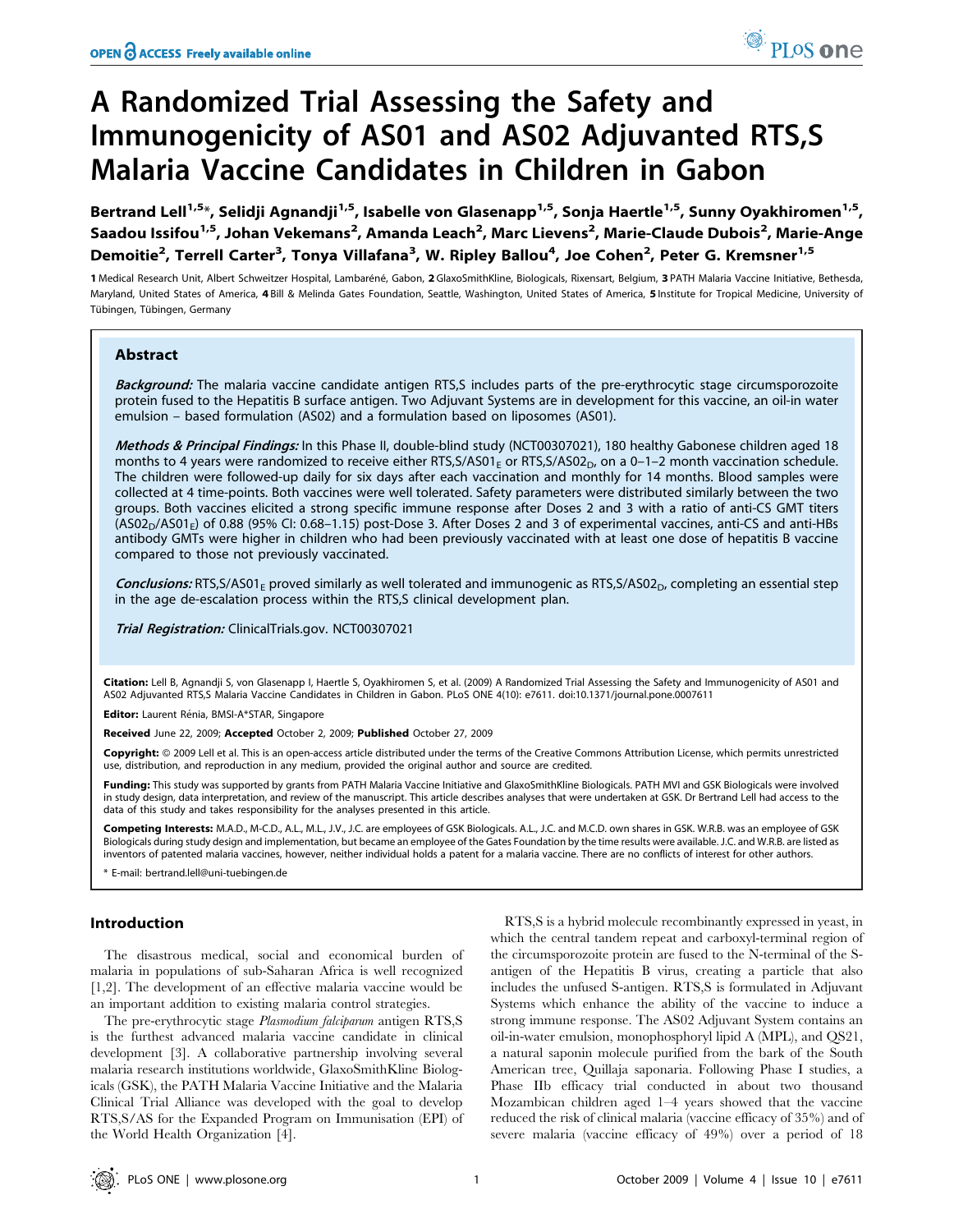months [5]. In infants from the same study area receiving the vaccine at 10, 14, and 18 weeks of age, the risk of infection was reduced by 65% over three months after the third and final dose and the risk of clinical disease by 35% over a six-month period following the first dose [6].

In addition to the oil-in-water emulsion of AS02, an alternative Adjuvant System based on liposomes and containing the same amounts of MPL and QS21 has been developed (AS01). An initial study in malaria-naïve adults showed that RTS, S/AS01 had a similar safety profile, a higher humoral immunogenicity, a favorable Th1 cell mediated immune profile and a trend towards higher vaccine efficacy in comparison to RTS, S/AS02 [7].

AS01 and AS02 have been formulated in both adult  $(AS01_B,$ AS02<sub>A</sub>) and pediatric (AS01<sub>E</sub>, AS02<sub>D</sub>) dosages. In the large Phase II trial in Mozambique [8] the pediatric dosage was obtained by administering half of the adult dose (i.e. 0.25 mL of  $AS02_A$ ). In order to comply with EPI standards, the vaccine volume was changed to 0.5 mL. The equivalency of 0.25 mL  $AS02_A$  and 0.5 mL  $AS02_D$ , both containing 25 µg RTS,S, in terms of safety and immunogenicity was shown in children in Mozambique [9].

As part of an age de-escalation step in the RTS,S clinical vaccine development plan, we conducted a phase II, randomized, double-blind study to assess the safety and immunogenicity of  $RTS, S/AS01<sub>E</sub>$  and  $RTS, S/AS02<sub>D</sub>$  in children aged 18 months to 4 years living in Gabon. The resulting data will make a significant contribution in deciding which Adjuvant System to use for a large scale large efficacy trial with RTS,S/AS. Furthermore, we hoped to obtain information on the immunogenic effect of the third dose, compared to two doses, and the effect of previous hepatitis B immunisation on the anti-CS immune response.

# Materials and Methods

The protocol for this trial [http://clinicaltrials.gov/: NCT00307021] and supporting CONSORT checklist are available as supporting information; see Checklist S1 and Protocol S1.

#### Ethics statement

The study protocol was approved by the ethics committee of the International Foundation of the Albert Schweitzer Hospital of Lambaréné and the Western Institutional Review Board, USA. The trial was undertaken according to the International Conference on Harmonisation of Good Clinical Practice guidelines and was monitored by GSK Biologicals, Rixensart, Belgium. A local safety monitor and a data and safety monitoring board closely reviewed the conduct and results of the trial. After vaccination of Dose 1 and Dose 2 of the first 30 subjects, the data and safety monitoring board reviewed the seven day post vaccination safety data in order to decide on the continuation to the next dose.

#### Study site

The study lasted from April 2006 to August 2007 and was conducted at the Medical Research Unit (MRU) of Albert Schweitzer Hospital in Lambaréné, located in the central part of Gabon. Malaria transmission is mainly attributable to *Plasmodium* falciparum. Anopheles gambiae is the main vector and transmission is perennial, moderate to high in intensity [10], with an average entomological inoculation rate (EIR) around 50 infective bites per person per year [11].The incidence of malaria in children was around 1.5 per child per year in 1999 [12], but has decreased in recent years [13]. Long-lasting insecticide-treated bednets are provided free of charge for pregnant women and children under

12 months of age during national health campaigns. A study carried out in 2005 revealed a high proportion of the population sleeping under bednets, however these often had never been impregnated (94%) and had holes (20%) [14].

Coverage of routine EPI vaccination in the study area is above national average [15] with a recent survey showing 87% of children having received three doses of DTP at 4 months of age and 74% had received measles vaccination at 9 months of age (Bertrand Lell, unpublished data).

#### Study design

This was a Phase II randomized, double-blind trial to describe safety, reactogenicity and immunogenicity of  $RTS$ , $S/AS01<sub>E</sub>$  and  $RTS, S/AS02_D$  when administered intramuscularly with a 0, 1, 2 month vaccination schedule in children aged 18 months to 4 years. The primary objectives were to assess the occurrence of serious adverse events from the time of first vaccination until one month post Dose 3 and to establish the non-inferiority of anti circumsporozoite antibodies titers of  $RTS$ , $S/AS01<sub>E</sub>$  compared to  $RTS, S/AS02_D$  at one month post Dose 3. A SAE was defined per protocol as any untoward medical occurrence that was fatal, lifethreatening, required hospitalization, led to disability or incapacity, or was judged by investigators as being medically important enough to be reported as serious. In order to maximize data capture about seizures, all seizures occurring within 30 days of vaccination had to be reported as SAEs. Data on seizures occurring within 7 days post vaccination were collected in a standard way according to Brighton collaboration guidelines [16].

Secondary objectives included reactogenicity, anti-HBs antibody response and anti-CS response, and the 1 year post last dose safety and immunogenicity follow up.

#### Study vaccines

 $RTS, S/AS02_D$  (0.5 mL) and  $RTS, S/AS01_E$  (0.5 mL) comprise the RTS,S antigen presented as a lyophilized pellet, which is reconstituted prior to injection with 0.5 mL of  $AS02<sub>D</sub>$  or  $AS01<sub>E</sub>$ liquid Adjuvant Systems containing MPL and QS21 immunostimulants. The RTS,S pellet and Adjuvant Systems are in sterile glass vials, stored between  $+2$  and  $+8^{\circ}$ C.

#### Study population

We included children aged 18 months to 4 years (up to but not including 5th birthday) who were permanent residents in Lambaréné. Written informed consent or, in case of illiteracy, a thumb print in presence of a literate witness was obtained for all screened children from both parents/guardians, or at least one parent in case the other could not be reached. Major exclusion criteria were history of allergic disease, a weight for age Zscore less than  $-2$ , and clinically significant chronic or acute disease.

# Randomization and blinding

Eligible children were allocated to a treatment group on the day of first vaccination. The randomization list, designed as a single block randomization, was generated at GSK Biologicals, Rixensart, using SAS<sup>®</sup> statistical software. Safety and immunogenicity endpoints were evaluated in a double-blind manner as the investigators and their parent(s)/guardian(s) were unaware which vaccine was administered to a particular child. Only two study nurses and an observer responsible for vaccine storage, preparation and quality control were aware of the vaccine assignment. They were not involved in other aspects of the trial or patient care. Code break envelopes with individual vaccine allocation were kept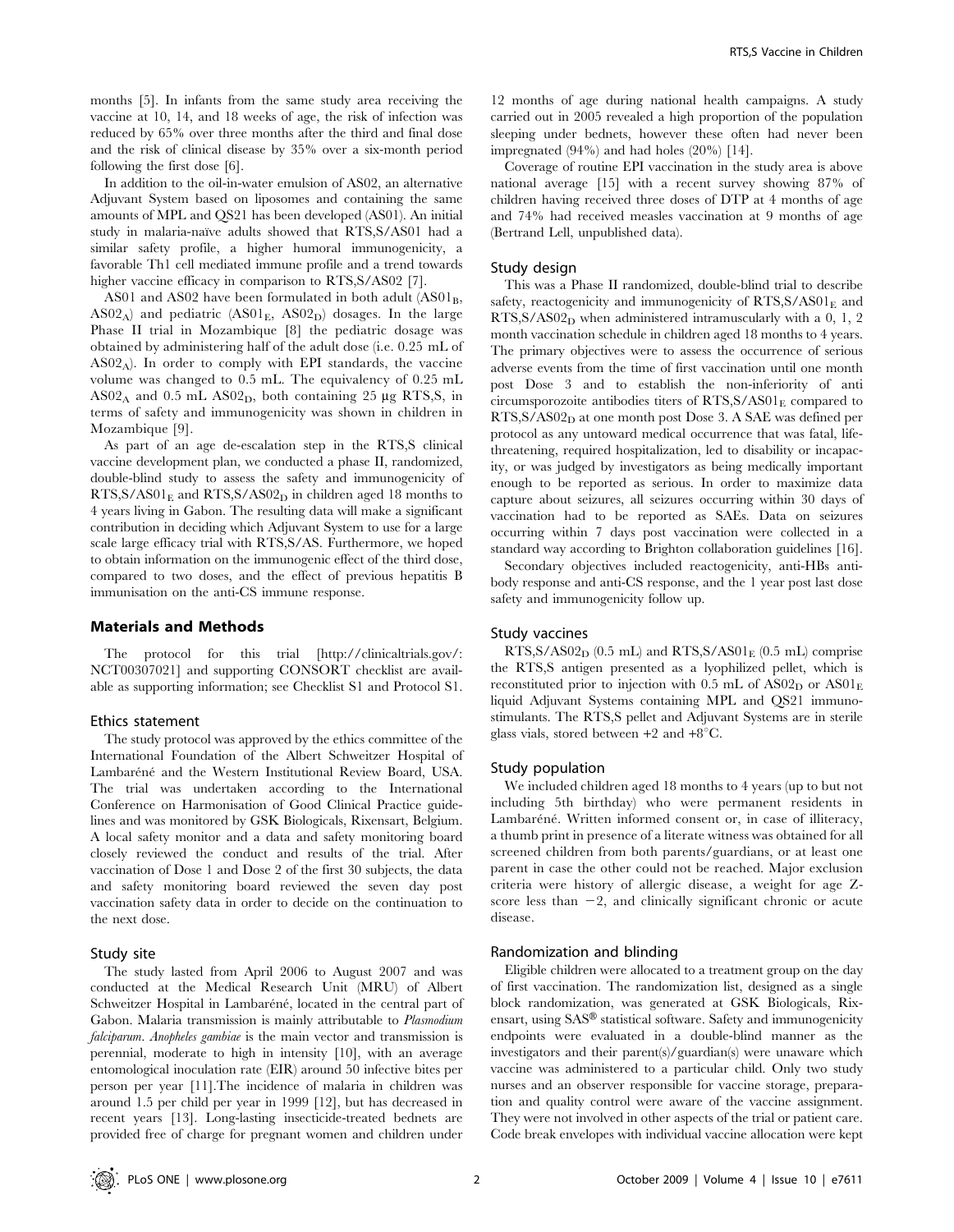#### Study procedures

Before screening, the parents or guardian was issued a bednet containing an impregnation kit and instructions on its use. Screening procedures included a brief medical history, examination and blood sampling for hematology (hemoglobin, white cell count, and platelets), and biochemistry (ALT, creatinine, and bilirubin). The past Hepatitis B immunization status as documented on the children's national immunization cards was recorded. Vaccine administration was by slow IM injection in the left deltoid. After vaccination, children were observed for at least one hour by investigators trained in pediatric emergency care and thereafter visited by field workers daily for the next six days. General symptoms and those specific to RTS,S vaccination in particular were assessed. These 'solicited symptoms' (local symptoms: pain, swelling; generalized symptoms: drowsiness, fever, irritability, loss of appetite) were graded and recorded on diary cards. Grade 3 symptoms were defined, for pain, when a child cries when limb is moved or spontaneously painful; for swelling when larger than 20 mm; and for general symptoms, as those that prevent normal activities. Unsolicited adverse events were documented over a period of 30 days post vaccination and serious adverse events were recorded up to one year post last vaccine dose. Local standard medical care was provided free of charge throughout the study.

#### Laboratory methods

As part of safety assessments, venous blood samples were collected for hematology (hemoglobin, white cell count, platelets; ABX Pentra 60 analyzer, France) and biochemistry (ALT, creatinine and bilirubin; Cobra Mira Plus analyzer, Switzerland) determination on Day 6 after Dose 1 and one month post Dose 3.

Blood samples for the measurement of anti-circumsporozoite protein (CS) and antibody to the hepatitis B surface antigen (anti-HBsAg) were collected at screening and one month post Dose 2 and 3, and at study month 14. Serological responses to CS repeats (anti R32LR) were assessed by standard ELISA methodology using a plate adsorbed R32LR antigen with a standard reference antibody as a control with concentrations reported as EU/mL. Antibody titers to hepatitis B surface antigen were measured using an ELISA immunoassay, developed at GSK Biologicals, Rixensart with concentrations reported in mIU/mL. All ELISA assays were performed in a GLP ICH validated laboratory.



# Figure 1. Subject disposition.

doi:10.1371/journal.pone.0007611.g001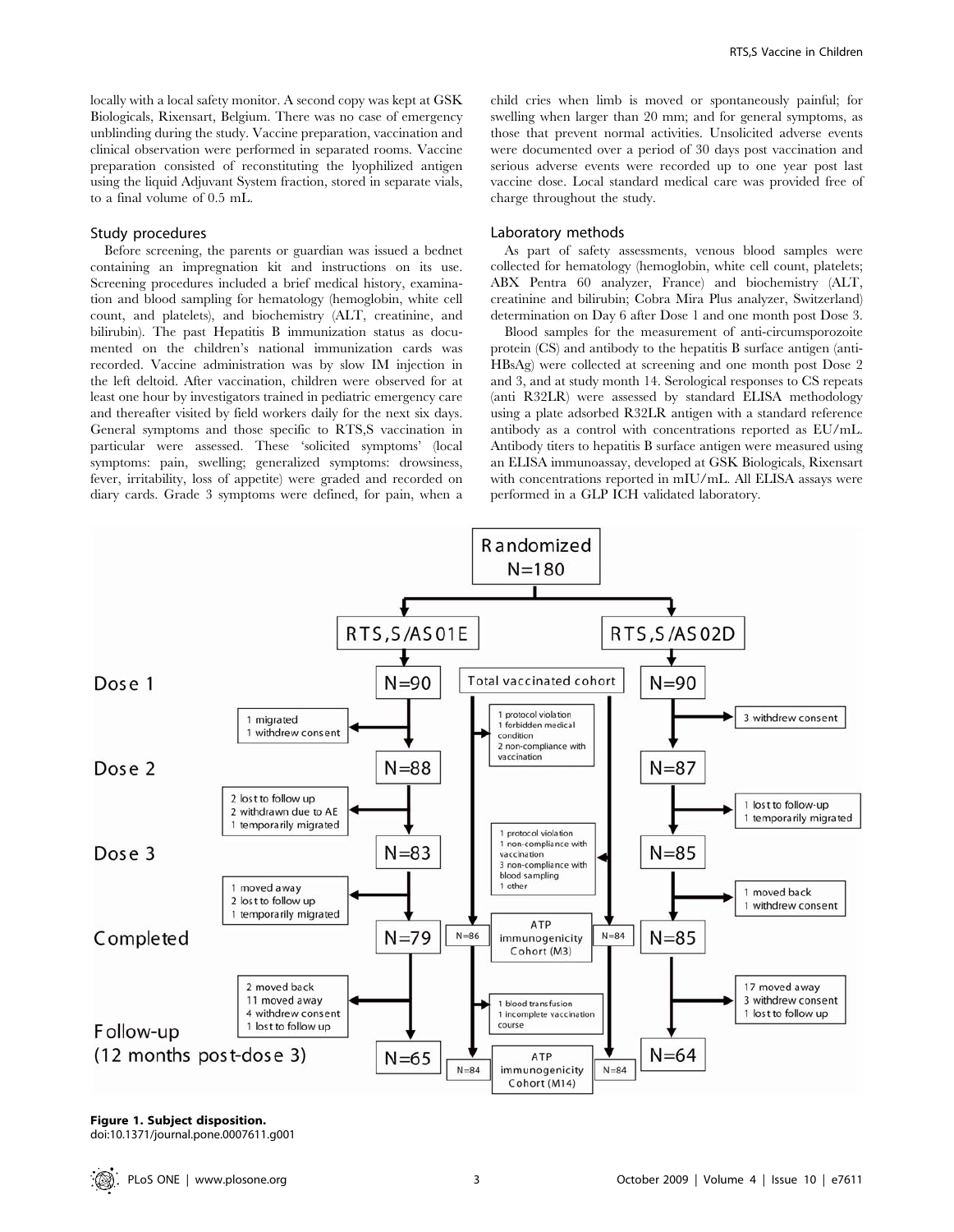# Populations analyzed

The ITT cohort for analysis of safety included all subjects who received at least one vaccine dose. The ATP cohort for analysis of immunogenicity included all evaluable subjects (i.e., those meeting all eligibility criteria, complying with the procedures defined in the protocol, having no elimination criteria during the study) for whom data concerning immunogenicity endpoint measures were available.

## Statistical analysis

A sample size of 75 evaluable subjects per group was determined to have 90% power to demonstrate non-inferiority of  $RTS$ , $S/AS01$ <sub>E</sub> versus  $RTS$ , $S/AS02$ <sub>D</sub> in terms of anti-CS immune response (upper limit of 95% CI of the GMT ratio  $RTS, S/AS02_D$  versus  $RTS, S/AS01_E$  below 3.0), assuming a log standard deviation of 0.9 in both groups, and an alpha level of 2.5%. To allow for loss to follow-up, 90 children were included in each group. The Geometric Mean Titers (GMTs) calculations were performed by taking the anti-log of the mean of the log10 titer transformations. The 95% CI of the ratio of anti-CS GMTs was calculated using a one-way ANOVA model on the logarithm transformation of the titers. Antibody titers below the cut-off of the assay were given an arbitrary value of half the cut-off for the purpose of GMT calculation. Subjects with anti-HBs antibody titers greater than 10 mIU/mL were considered protected.

# Results

Out of 280 children screened for eligibility, 180 were randomized into two intervention groups. The demographic characteristics were similar in the two groups, with a mean age of 39.6 (SD: 11.5) months and 39.3 (SD: 11.2) months and with 36  $(40\%)$  and 52 (58%) females in the RTS, S/AS01<sub>E</sub> and the RTS, S/  $AS02<sub>D</sub>$  group, respectively. Figure 1 shows the disposition of subjects in the study.

## Safety

The vaccine safety was analyzed based on the 180 children of the ITT population. Between first vaccination and 1 month post Dose 3, three children in the  $RTS$ ,  $S/AS01<sub>E</sub>$  group and four in the

Table 1. Listing of SAEs that occurred during the whole study period.

| Group             | Subject No.    | Gender | Age at onset<br>(Month) | Event (Preferred term)            | <b>Onset (days post Dose)</b> | <b>Vaccine relatedness</b> |
|-------------------|----------------|--------|-------------------------|-----------------------------------|-------------------------------|----------------------------|
| AS01 <sub>F</sub> | $\overline{9}$ | M      | 33                      | Febrile convulsion                | 18d post D2                   | <b>No</b>                  |
|                   |                |        |                         | Pyrexia                           | 17d post D2                   | <b>No</b>                  |
|                   | 66             | M      | 58                      | Hydrocele                         | 272d post D3                  | No                         |
|                   |                |        |                         | Phimosis                          | 272d post D3                  | No                         |
|                   | 104            | M      | 37                      | Constipation                      | 97d post D3                   | No                         |
|                   | 115            | M      | 57                      | <b>Bronchitis</b>                 | 286d post D3                  | No                         |
|                   | 125            | F.     | 28                      | Pneumonia                         | 216d post D3                  | <b>No</b>                  |
|                   | 181            | M      | 30                      | Anaemia                           | 7d post D3                    | No                         |
|                   |                |        |                         | Asthma                            | 7d post D3                    | <b>No</b>                  |
|                   |                |        |                         | Pneumonia                         | 6d post D3                    | No                         |
|                   | 234            | F.     | 42                      | Anaemia                           | 101d post D3                  | <b>No</b>                  |
|                   |                |        |                         | Malaria                           | 96d post D3                   | <b>No</b>                  |
|                   | 277            | F      | 51                      | Hepatitis A                       | 2d post D2                    | No                         |
|                   |                |        |                         | Sickle cell anaemia               | 5d post D2                    | No                         |
| $AS02_D$          | $\mathbf{1}$   | M      | 33                      | Umbilical hernia, obstructive     | 21d post D2                   | <b>No</b>                  |
|                   | 72             | F      | 34                      | Asthma                            | 81d post D3                   | <b>No</b>                  |
|                   |                |        |                         | Lower respiratory tract infection | 77d post D3                   | No                         |
|                   |                |        |                         | Pharyngitis                       | 77d post D3                   | No                         |
|                   | 88             | F      | 25                      | Gastroenteritis                   | 26d post D3                   | No                         |
|                   |                |        | 28                      | Burns second degree               | 122d post D3                  | <b>No</b>                  |
|                   | 117            | F      | 40                      | Anaemia                           | 47d post D3                   | <b>No</b>                  |
|                   |                |        |                         | Cerebral malaria                  | 42d post D3                   | <b>No</b>                  |
|                   |                |        | 42                      | Plasmodium falciparum infection   | 92d post D3                   | No                         |
|                   | 138            | F      | 27                      | Gastroenteritis                   | 30d post D3                   | No                         |
|                   | 141            | M      | 22                      | Gastroenteritis                   | 9d post D3                    | <b>No</b>                  |
|                   | 161            | M      | 30                      | Asthma                            | 126d post D3                  | No                         |
|                   |                |        | 33                      | Pneumonia                         | 230d post D3                  | <b>No</b>                  |
|                   | 198            | M      | 38                      | Epilepsy                          | 84d post D3                   | No                         |
|                   |                |        | 44                      | Epilepsy                          | 238d post D3                  | <b>No</b>                  |
|                   |                |        | 45                      | Epilepsy                          | 273d post D3                  | No                         |

doi:10.1371/journal.pone.0007611.t001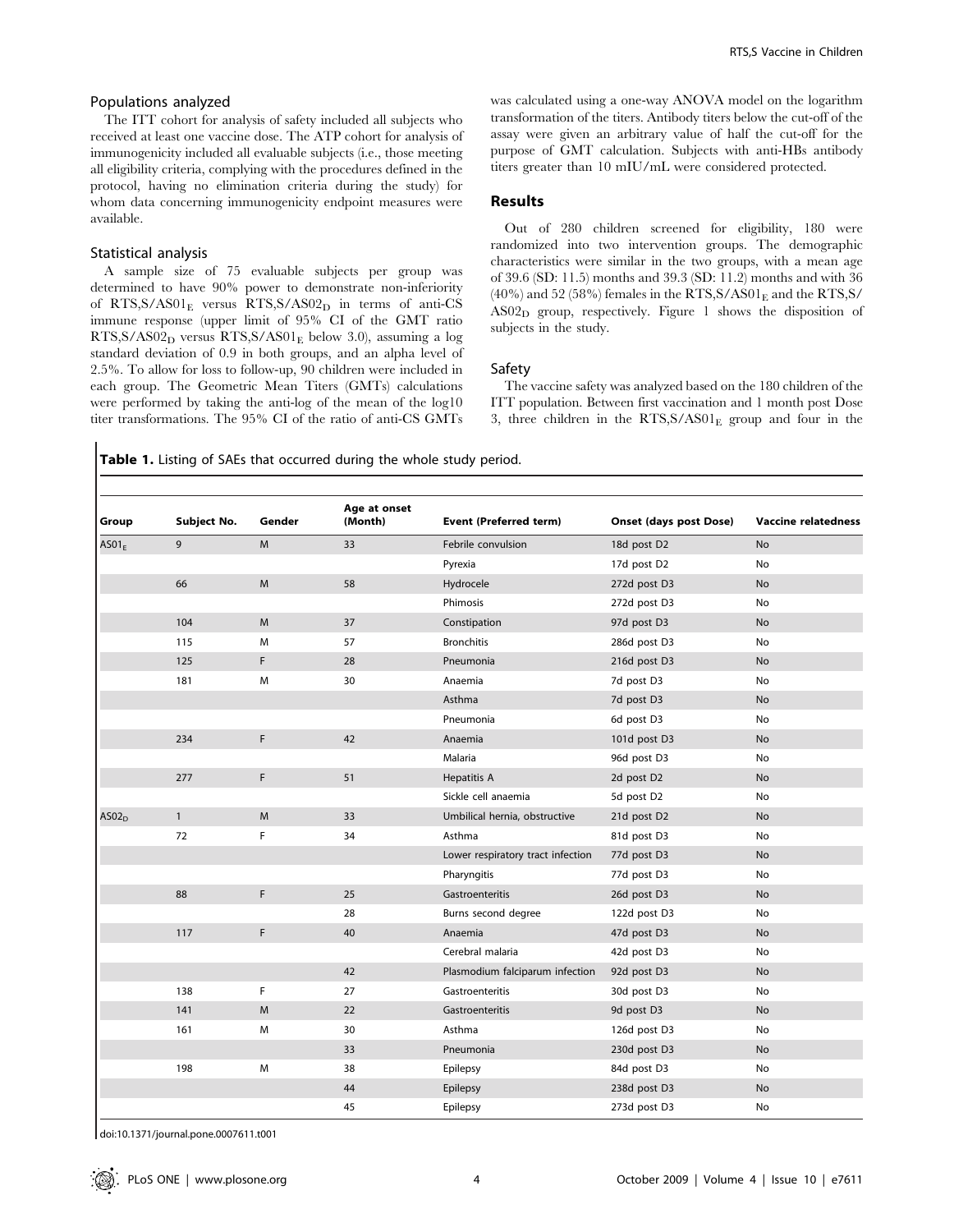Table 2. Solicited symptoms per dose during a 7-days postvaccination period.

|                           |     | RTS, S/AS01 <sub>F</sub> | RTS, S/AS02 <sub>n</sub> |                   |  |
|---------------------------|-----|--------------------------|--------------------------|-------------------|--|
|                           | N   | n (%: 95%Cl)             | N                        | n (%; 95%Cl)      |  |
| Generalized<br>symptoms:  |     |                          |                          |                   |  |
| Drowsiness, overall       | 261 | $17(7\%; 4-10\%)$        | 262                      | $13(5\%; 3-8\%)$  |  |
| Fever, overall            | 261 | $15(6\%; 3-9\%)$         | 262                      | 23 (9%; 6-13%)    |  |
| Irritability, overall     | 261 | $6(2\%; 1-5\%)$          | 262                      | $8(3\%; 1-6\%)$   |  |
| Loss of appetite, overall | 261 | 44 (17%; 13–22%)         | 262                      | 46 (18%: 13-23%)  |  |
| Local symptoms:           |     |                          |                          |                   |  |
| Pain, overall             | 261 | 126 (48%; 42–55%)        | 262                      | 142 (54%: 48-60%) |  |
| Dose 1                    | 90  | 19 (21%; 13-31%)         | 90                       | 32 (36%: 26-46%)  |  |
| Dose 2                    | 88  | 34 (39%; 28-50%)         | 87                       | 34 (39%; 29-50%)  |  |
| Dose 3                    | 83  | 73 (88%; 79–94%)         | 85                       | 76 (89%; 81–95%)  |  |
| Swelling, overall         | 261 | 83 (32%; 26–38%)         | 262                      | 96 (37%; 31–43%)  |  |
| Dose 1                    | 90  | $5(6\%; 2-13\%)$         | 90                       | 13 (14%; 8-23%)   |  |
| Dose 2                    | 88  | 21 (24%; 15–34%)         | 87                       | 22 (25%; 17-36%)  |  |
| Dose 3                    | 83  | 57 (69%; 58–78%)         | 85                       | 61 (72%; 61–81%)  |  |

N: number of vaccine doses administered.

doi:10.1371/journal.pone.0007611.t002

 $RTS, S/AS02<sub>D</sub>$  group experienced at least one serious adverse event (Table 1),. Two children were excluded from further vaccination due to a serious adverse event, diagnosed with conditions that would

Table 3. Occurrence of unsolicited symptoms within the 30day (Days 0–29) post-vaccination period.

|                                      |    | RTS, S/AS01 <sub>E</sub> |      |        |               | RTS, S/AS02 <sub>n</sub> |      |        |  |
|--------------------------------------|----|--------------------------|------|--------|---------------|--------------------------|------|--------|--|
|                                      |    | $N = 90$                 |      | 95% CI |               | $N = 90$                 |      | 95% CI |  |
| <b>Preferred Term</b>                | n  | $\alpha$                 | LL   | UL     | n             | $\alpha$                 | ш.   | UL     |  |
| At least one event                   | 71 | 78.9                     | 69.0 | 86.8   | 74            | 82.2                     | 72.7 | 89.5   |  |
| Diarrhoea                            | 5  | 5.6                      | 1.8  | 12.5   | 9             | 10.0                     | 4.7  | 18.1   |  |
| Pyrexia                              | 5  | 5.6                      | 1.8  | 12.5   | 5             | 5.6                      | 1.8  | 12.5   |  |
| Acarodermatitis                      | 5  | 5.6                      | 1.8  | 12.5   | 6             | 6.7                      | 2.5  | 13.9   |  |
| <b>Bronchitis</b>                    | 9  | 10.0                     | 4.7  | 18.1   | 11            | 12.2                     | 6.3  | 20.8   |  |
| Gastroenteritis                      | 4  | 4.4                      | 1.2  | 11.0   | 9             | 10.0                     | 4.7  | 18.1   |  |
| Helminthic infection                 | 17 | 18.9                     | 11.4 | 28.5   | 11            | 12.2                     | 6.3  | 20.8   |  |
| Nasopharyngitis                      | 41 | 45.6                     | 35.0 | 56.4   | 41            | 45.6                     | 35.0 | 56.4   |  |
| Otitis media                         | 5  | 5.6                      | 1.8  | 12.5   | $\mathcal{P}$ | 2.2                      | 0.3  | 7.8    |  |
| Staphylococcal skin<br>infection     | 10 | 11.1                     | 5.5  | 19.5   | 13            | 14.4                     | 7.9  | 23.4   |  |
| Tinea capitis                        | 6  | 6.7                      | 2.5  | 13.9   | 5             | 5.6                      | 1.8  | 12.5   |  |
| Upper respiratory tract<br>infection | 5  | 5.6                      | 1.8  | 12.5   | 4             | 4.4                      | 1.2  | 11.0   |  |

Percentage of subjects reporting the occurrence of unsolicited symptoms classified by MEDDRA Preferred Term within the 30-day (Days 0–29) postvaccination period, for events that occurred in over 5% of the patient in at least one of the study groups.

N = number of subjects with at least one administered vaccine dose. n/% = number/percentage of subjects reporting at least once the symptom. 95% CI = exact 95% confidence interval: LL = Lower Limit, UL = Upper Limit. doi:10.1371/journal.pone.0007611.t003

Table 4. Anti-CS and anti-HBs antibody titers after each dose and at 12 months post Dose 3.

|                         | $RTS, S/AS01_F$ |       |                    | $RTS, S/AS02_D$ |       |                   |  |
|-------------------------|-----------------|-------|--------------------|-----------------|-------|-------------------|--|
|                         | N               |       | mean 95%Cl         | N               |       | mean 95%Cl        |  |
| Anti-CS<br>antibodies:  |                 |       |                    |                 |       |                   |  |
| Screening, all          | 85              | 0.3   | $0.3 - 0.3$        | 84              | 0.3   | $0.3 - 0.3$       |  |
| - pre HBV               | 40              | 0.3   | $0.3 - 0.3$        | 40              | 0.3   | $0.3 - 0.3$       |  |
| - no pre HBV            | 37              | 0.3   | $0.3 - 0.3$        | 39              | 0.3   | $0.2 - 0.3$       |  |
| Post Dose 2, all 74     |                 | 80    | 63-101             | 74              | 58    | $46 - 73$         |  |
| - pre HBV               | 35              | 109   | $79 - 152$         | 34              | 81    | $57 - 114$        |  |
| - no pre HBV            | 31              | 50    | $35 - 71$          | 36              | 44    | $33 - 59$         |  |
| Post Dose 3, all 73     |                 | 207   | 172-250            | 73              | 183   | $151 - 223$       |  |
| - pre HBV               | 35              | 238   | 187-302            | 36              | 201   | 145-278           |  |
| - no pre HBV            | 31              | 170   | $122 - 238$        | 33              | 164   | 128-209           |  |
| Month 14, all           | 58              | 16    | $12 - 21$          | 54              | 18    | 13-26             |  |
| - pre HBV               | 29              | 15    | $10 - 23$          | 29              | 18    | $10 - 32$         |  |
| - no pre HBV            | 23              | 17    | $10 - 28$          | 21              | 17    | $10 - 29$         |  |
| Anti-HBs<br>antibodies: |                 |       |                    |                 |       |                   |  |
| Screening, all          | 85              | 45    | 25-80              | 84              | 19    | $12 - 29$         |  |
| - pre HBV               | 40              | 284   | 127-637            | 40              | 61    | $30 - 124$        |  |
| - no pre HBV            | 37              | 8     | $5 - 11$           | 39              | 6     | $4 - 9$           |  |
| Post Dose 2, all 74     |                 | 9228  | 4676-18210         | 74              | 3838  | 2036-7237         |  |
| - pre HBV               | 35              | 79610 | 43152-146869       | 34              | 22946 | 10115-52053       |  |
| - no pre HBV            | 31              | 1095  | 562-2135           | 36              | 770   | 385-1540          |  |
| Post Dose 3, all 73     |                 |       | 26330 16578-41821  | 73              |       | 20068 13636-29533 |  |
| - pre HBV               | 35              |       | 94879 56708-158741 | 36              | 48279 | 28412-82038       |  |
| - no pre HBV            | 31              | 7982  | 5534-11511         | 33              | 8292  | 5233-13138        |  |
| Month 14, all           | 58              | 6769  | 4338-10561         | 54              | 5236  | 3421-8012         |  |
| - pre HBV               | 29              | 17851 | 10235-31136        | 29              | 8408  | 4467-15825        |  |
| - no pre HBV            | 23              | 2539  | 1723-3746          | 21              | 3100  | 1708-5625         |  |

Values are geometric mean titers and 95% confidence intervals expressed in EU/ mL. N values for pre HBV and no pre HBV do not match up to the total due to some missing values on the pre HBV status. doi:10.1371/journal.pone.0007611.t004

have precluded study participation if found before enrolment: one case of newly diagnosed sickle cell, and one case of a simple febrile convulsion that occurred 18 days postvaccination, in the context of an uncharacterized acute febrile illness that evolved favorably over 3 days. The other serious adverse events included anemia, asthma, gastroenteritis, pneumonia, and incarcerated umbilical hernia. Between first vaccination and study Month 14, 16 subjects experienced at least one serious adverse events (8 in each group) (Table 1). None of these events were considered related to the study vaccine and all subjects recovered.

Solicited adverse events are summarized in Table 2. Mild local solicited symptoms were frequent with pain being reported following 48% and 54% of doses of  $RTS/AS01<sub>E</sub>$  and  $RTS$ ,  $S/$ AS02D respectively and swelling being present following 32% and 37% of doses of RTS/AS01E and RTS, S/AS02p. Grade 3 symptoms were rare, being present only after two vaccine doses administered. These were two cases of swelling over 20 mm, one in each study group. There was an increase in the frequency of local symptoms for subsequent doses for both groups. General solicited symptoms were considerably less frequent, with loss of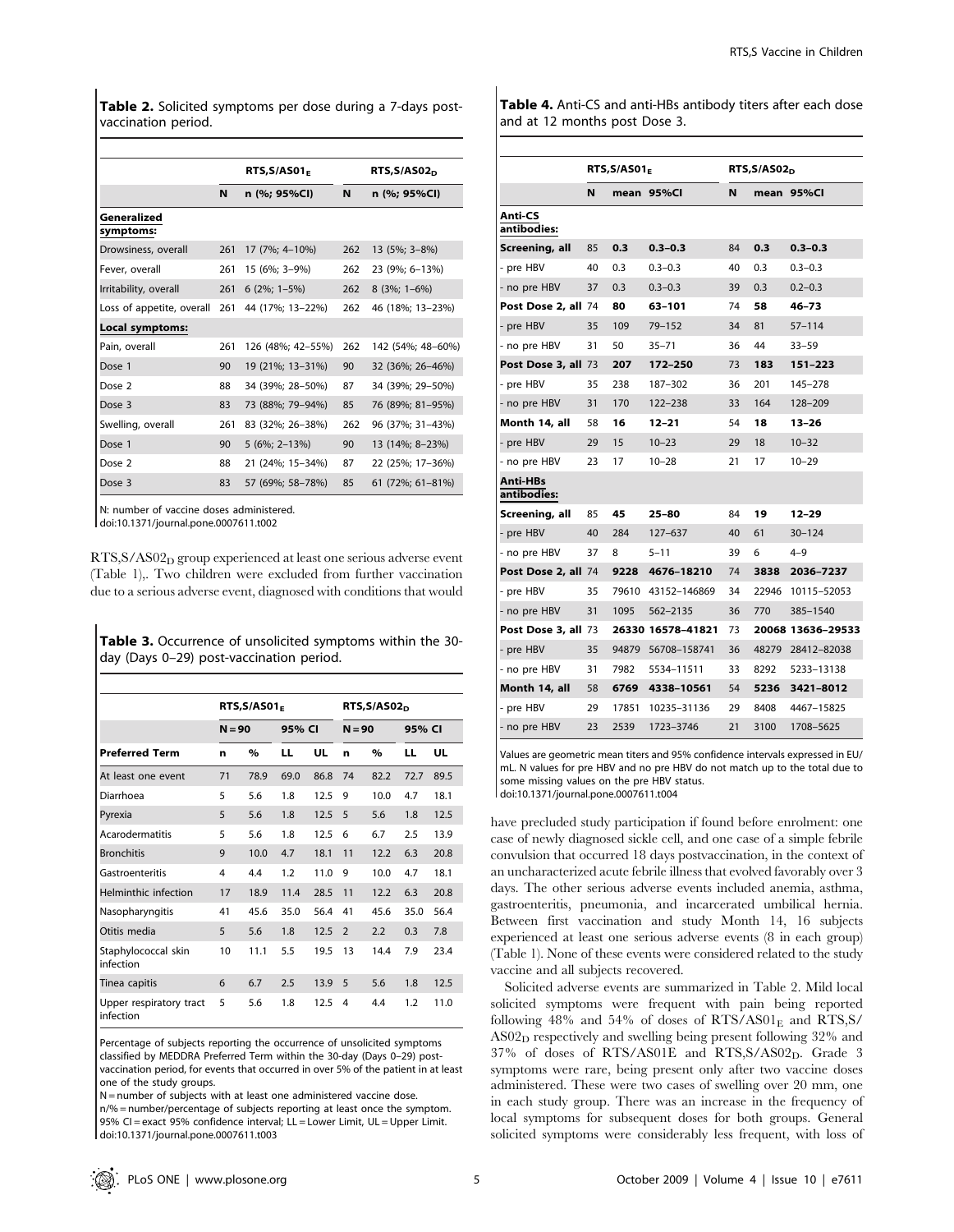![](_page_6_Figure_1.jpeg)

Figure 2. The effect of previous hepatitis B vaccination on anti-CS antibodies. Boxplot graph of anti-CS responses. Represents Q25, median, Q75, highest and lowest observation below/above 1.5 times interquartile range and individual data points below/above 1.5 times interquartile range. GMTs are indicated by +. doi:10.1371/journal.pone.0007611.g002

appetite observed most frequently, after 44 (17%) doses of RTS,S/  $AS01<sub>E</sub>$  and 46 (18%) of RTS, S/AS02<sub>D</sub> doses. Frequencies of general solicited symptoms were similar between the intervention groups and no increase in frequency for progressive doses was found. No grade 3 solicited generalized symptoms were observed following vaccination. Previous Hepatitis B vaccination did not significantly affect the incidence of solicited symptoms following vaccination with either study vaccine (data not shown).

Overall, unsolicited adverse events in the 30 days post vaccination period occurred in 78.9% of the participants of the  $RTS, S/AS01<sub>E</sub>$  group and in 82.2% of the RTS,  $S/AS02<sub>D</sub>$  group (Table 3). The most frequently observed unsolicited symptoms were upper respiratory tract infection and other common pediatric conditions. None were considered to be causally related to the study vaccines.

Out of range hematological and biochemical values were observed in 21 measurements. No Grade 3 abnormalities were observed. The abnormal values were all judged not to be clinically significant and there was no imbalance between vaccine groups.

#### Immunogenicity

The antibody response was evaluated in the ATP population, consisting of 170 children, balanced by group. The primary immunogenicity endpoint of the trial was met: at 30 days post Dose 3, the ratio of GMT titers  $(AS02_D/AS01_E)$  was 0.88 (95% CI: 0.68– 1.15), with an upper confidence interval below the pre-defined noninferiority cut-off of three. Both vaccines elicited a strong specific immune response after Dose 2 and Dose 3 (Table 4). For both vaccines, the antibody titers were significantly higher after the third dose compared to the first two doses. There was a trend towards higher anti-CS GMTs in the recipients of  $RTS$ , $S/AS01<sub>E</sub>$  compared to the  $RTS$ , $S/AS02<sub>D</sub>$  group at post Dose 2 and post Dose 3, but these were of similar magnitude at study Month 14.

In both study groups, an equivalent proportion of children had previously received hepatitis B vaccination. After Dose 2 and Dose 3 of experimental vaccine, anti-CS antibody GMTs were higher in the children who had been previously vaccinated with at least one dose of hepatitis B vaccine compared to those who had not been previously vaccinated (Table 4, Figure 2). No difference in GMTs was apparent at study Month 14.

Both  $RTS$ , $S/AS01<sub>E</sub>$  and  $RTS$ , $S/AS02<sub>D</sub>$  were highly immunogenic for anti-HBs antibodies. Over 98% of the children had anti-HBs titers above the seroprotection level following Dose 2 and all children were protected following Dose 3, with no difference between groups. There was a trend towards higher anti-HBs GMTs in the recipients of  $RTS$ ,  $S/AS01<sub>E</sub>$  compared to the  $RTS, S/AS02_D$  group, following both Dose 2 and Dose 3, with a  $AS02_D/AS01_E$  GMT ratio of 0.76 (95% CI: 0.42–1.39) after the third dose (Table 4, Figure 3).

Children who had previously received a hepatitis B vaccine had higher anti-HBs GMTs at screening than those who were not vaccinated and the difference remained statistically significant at all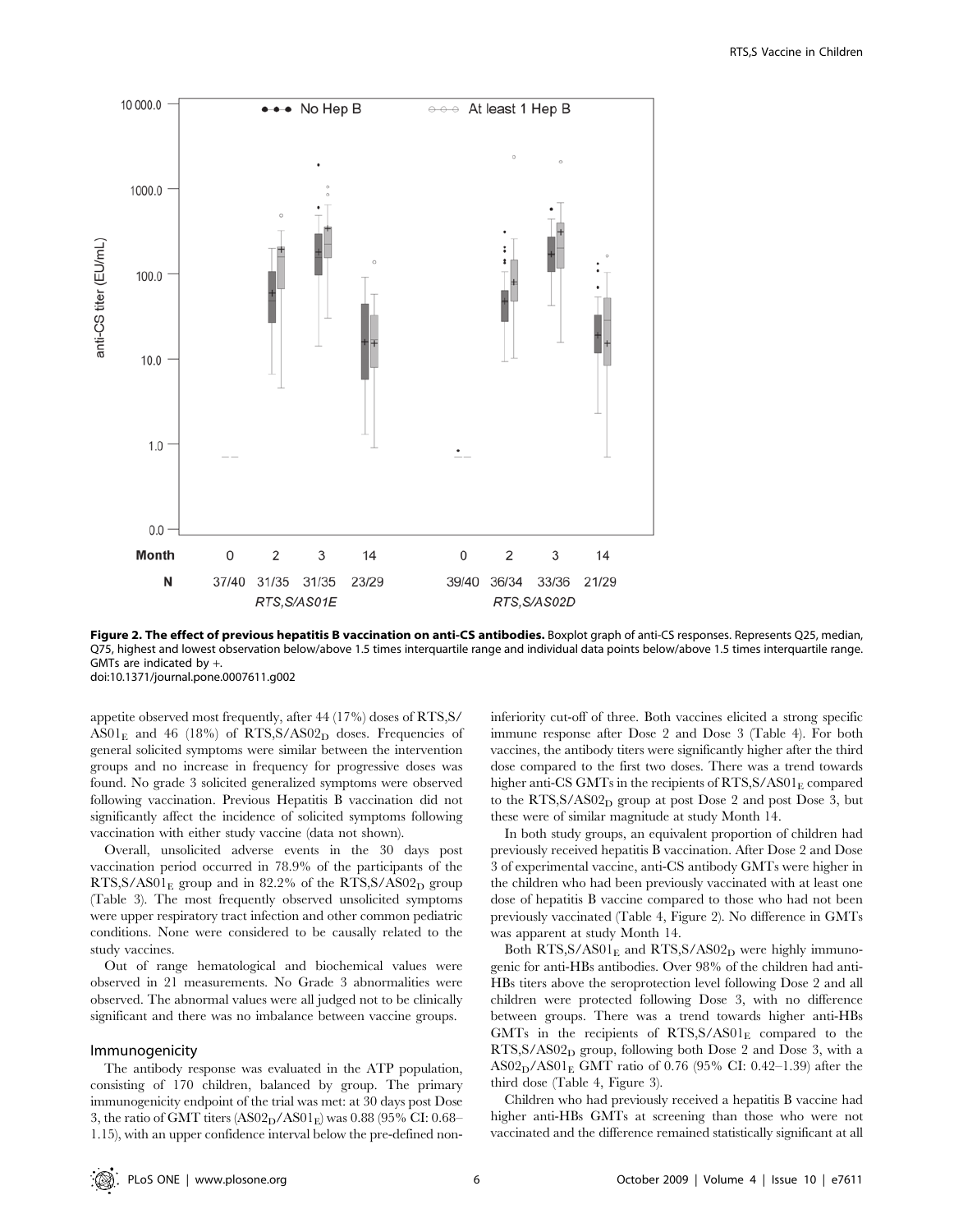![](_page_7_Figure_1.jpeg)

Figure 3. The effect of previous hepatitis B vaccination on anti-HBs antibodies. Boxplot graph of anti-HBs responses. Represents Q25, median, Q75, highest and lowest observation below/above 1.5 times interquartile range and individual data points below/above 1.5 times interquartile range. GMTs are indicated by +. doi:10.1371/journal.pone.0007611.g003

three timepoints for either vaccine. Post Dose 3, GMTs for recipients of  $RTS$ , $S/AS01<sub>E</sub>$  were 94879 mIU/mL and 7982 mIU/ mL and for recipients of  $RTS$ , $S/AS02_D$  were 48279 mIU/mL and 8292 mIU/mL with previous hepatitis B vaccination and without previous hepatitis B vaccination, respectively (Table 4).

# **Discussion**

A series of clinical studies performed with more than a thousand vaccine recipients have established the RTS,S/AS02 candidate vaccine to have an promising safety profile and to be well-tolerated. These studies were conducted in malaria-naïve and semi-immune adults as well as African children, with the first demonstration of efficacy for a malaria candidate vaccine [5,8,17–20]. Pre-clinical data suggests that RTS,S/AS01 may be a better malaria vaccine candidate [21]. A challenge study conducted in the United States showed that RTS,S/AS01, as compared to RTS,S/AS02, induced higher levels of anti-CS antibodies and CS-specific T-cells, and a trend towards higher protection against infection following experimental sporozoite challenge. The safety profile of both vaccines was similarly favorable [7]. The safety and high immunogenicity of the RTS,S/AS01 formulation was confirmed in malaria-exposed adults in Kenya [22]. Here, the first use of RTS,S associated with the AS01 Adjuvant System in children is reported.

In the present study, both vaccines were well tolerated. In both groups, patterns of non-serious and serious adverse events were in accordance with general morbidity observed in this population.

There were no unsolicited adverse events related to vaccination. Vaccination induced no hematological or biochemical abnormalities. The vast majority of solicited symptoms consisted of mild pain at the injection site, confirming results of previous RTS,S/ AS01 and RTS,S/AS02 studies. The frequency of local solicited symptoms (pain and swelling) was dose related and progressively increased from Dose 1 to 3 in both vaccines groups. This trend had been reported in previous trials with RTS,S/AS02 [19,20], as well as with other vaccines [23], showing that this is not specific to the malaria candidate vaccine or specific Adjuvant System technology, and is probably linked to a local reaction between antigen and immune effectors like antibodies and primed T-cells. Importantly, these reactions remained moderate in intensity even after the third dose. In summary, all safety data generated in this trial show that both formulations of the RTS,S/AS candidate vaccine have a favorable safety profile. Larger studies are needed to allow detection of potential rare events.

Our study clearly confirms our primary hypothesis, i.e., the non-inferiority of  $RTS$ , $S/AS01<sub>E</sub>$  compared to  $RTS$ , $S/AS02<sub>D</sub>$  in its ability to induce anti-CS antibodies. In fact, an early trend towards higher anti-CS GMTs in recipients of  $RTS, S/AS01<sub>E</sub>$  was found. The trend toward a stronger immune response using the  $AS01<sub>E</sub>$  Adjuvant System was also observed for anti-HBsAg titers. The results also show the enhancement effect of a third vaccine dose compared to a two-dose regimen in eliciting an anti-CS immune response. The relationship between anti-CS immune response and protection induced against malaria is complex and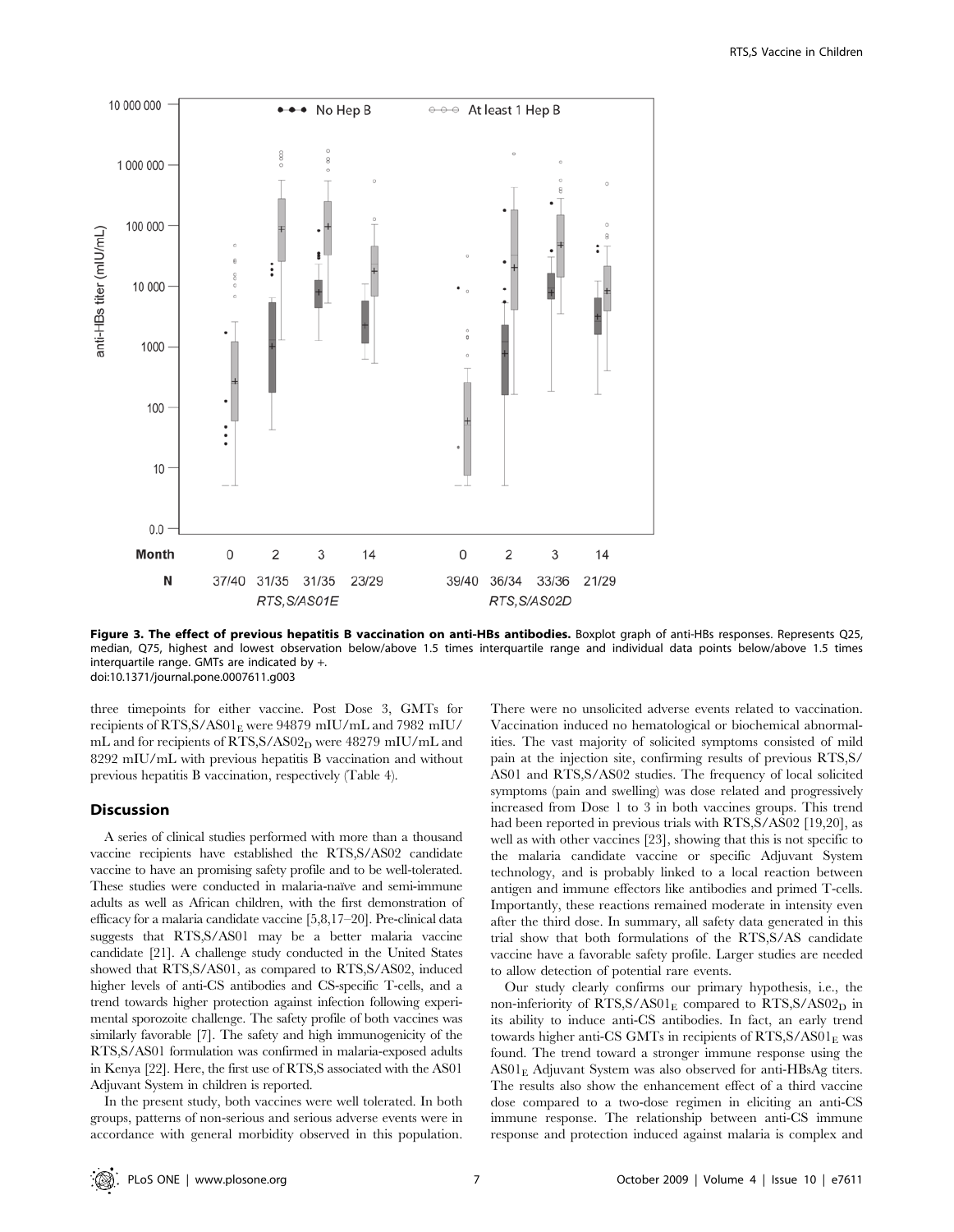not yet fully characterized, as no protective threshold has been defined. While a consistent association between higher (vs. lower) anti-CS response and protection against P. falciparum infection was seen in challenge studies [18,24,25] and in field trials with active detection of infection [6], such an association was not found with malaria disease, as captured in a passive case detection system [8]. More thorough investigation of immune responses to RTS,S/AS candidate vaccines, including in efficacy studies, are underway and may contribute to better characterisation of the relationship between the immunity induced and protection.

According to national guidelines of Gabon, Hepatitis B vaccine is administered routinely as part of the EPI programme. However, supply chain ruptures, migration, and other factors lead to a partial immunization of a large proportion of the population and almost half of the children in this study had not received any hepatitis B vaccine at recruitment. Interestingly, we found that children with prior immunization against hepatitis B had a stronger immune response post-vaccination not only against HBsAg but against CS as well. Neonatal hepatitis B vaccination may therefore be favorable to early RTS,S-induced protection against malaria in case of integration of an RTS,S-based vaccine in an EPI program that includes neonatal hepatitis B vaccination.

It is unclear how previous HBs-induced immune responses enhance the CS-specific response but it is most likely related to the covalently bound CS segment and HBs fusion protein present in RTS,S. The following non exclusive hypothetical mechanisms may occur: (i) circulating anti-HBs antibodies may be favorable to CS antigen capture by antigen-presenting cells and following Tcell and B-cell priming; (ii) HBs-primed B-cells expressing anti-HBs surface antibodies may capture the RTS,S antigen and, given their antigen presentation capacities, be efficient antigen presenting cells for CS-specific T-cell priming; (iii) HBs-specific CD4 memory T-cells induced by previous vaccination may provide

#### References

- 1. Breman JG, Alilio MS, Mills A (2004) Conquering the intolerable burden of malaria: what's new, what's needed: a summary. Am J Trop Med Hyg 71 (2 suppl): 1–15.
- 2. Sachs J, Malaney P (2002) The economic and social burden of malaria. Nature 415: 680–685.
- 3. Girard MP, Reed ZH, Friede M, Kieny MP (2007) A review of human vaccine research and development. Malaria Vaccine 25: 1567–1580.
- 4. Malkin E, Dubovsky F, Moree M (2006) Progress towards the development of malaria vaccines. Trends Parasitol 22: 292–295.
- 5. Alonso PL, Sacarlal J, Aponte JJ, Leach A, Macete E, et al. (2005) Duration of protection with RTS,S/AS02A malaria vaccine in prevention of Plasmodium falciparum disease in Mozambican children: Single-blind extended follow-up of a randomised controlled trial. Lancet 366: 2012–2018.
- 6. Aponte JJ, Aide P, Renom M, Mandomando I, Bassat Q, et al. (2007) Safety of the RTS,S/AS02D candidate malaria vaccine in infants living in a highly endemic area of Mozambique: a double blind randomised controlled phase I/ IIb trial. Lancet 370: 1543–1551.
- 7. Kester KE, Cummings JF, Ofori-Anyinam O, Ockenhouse CF, Krzych U, et al. (2009) Randomized, Double-Blind, Phase 2a Trial of Falciparum Malaria Vaccines RTS,S/AS01B and RTS,S/AS02A in Malaria-Naive Adults: Safety, Efficacy, and Immunologic Associates of Protection. J Infect Dis 200: 337–346.
- 8. Alonso PL, Sacarlal J, Aponte JJ, Leach A, Macete E, et al. (2004) Efficacy of the RTS,S/AS02A vaccine against Plasmodium falciparum infection and disease in young African children: Randomised controlled trial. Lancet 364: 1411–1420.
- 9. Macete EV, Sacarlal J, Aponte JJ, Leach A, Navia MM, et al. (2007) Evaluation of two formulations of adjuvanted RTS, S malaria vaccine in children aged 3 to 5 years living in a malaria-endemic region of Mozambique: a Phase I/IIb randomized double-blind bridging trial. Trials 8: 11.
- 10. Wildling E, Winkler S, Kremsner PG, Brandts C, Jenne L, et al. (1995) Malaria epidemiology in the province of Moyen Ogoov, Gabon. Trop Med Parasitol 46(2): 77–82.
- 11. Sylla EH, Lell B, Kun JF, Kremser PG (2001) Plasmodium falciparum transmission intensity and infection rates in children in Gabon. Parasitol Res 87: 530–533.
- 12. Lell B, May J, Schmidt-Ott RJ, Lehman LG, Luckner D, et al. (1999) The role of red blood cell polymorphisms in resistance and susceptibility to malaria. Clin Infect Dis 28(4): 794–799.

more rapid T-cell help to CS-specific B cells upon antigen restimulation by the HBsAg present in RTS,S.

Having been previously vaccinated with at least one Hepatitis B vaccine dose was associated with increased anti-HBs responses post vaccination dose 2 and dose 3, with both RTS,S formulations, indicating the absence of exhaustion of the immune response upon repeated exposure to the HBs vaccine antigen.

As a result of the encouraging result of the present trial, given the favorable safety profile and the indication of superior immunogenicity of  $RTS$ , $S/AS01<sub>E</sub>$  compared to  $RTS$ , $S/AS02<sub>D</sub>$ , further development of this vaccine candidate is ongoing. Studies aiming at confirmation of safety, further age de-escalation, schedule optimization, assessment of efficacy against malaria, and interaction of  $RTS$ , $S/AS01<sub>E</sub>$  with EPI vaccines are currently being performed in various parts of Africa.

#### Supporting Information

Checklist S1 CONSORT Checklist

Found at: doi:10.1371/journal.pone.0007611.s001 (0.06 MB DOC)

Protocol S1 Trial Protocol

Found at: doi:10.1371/journal.pone.0007611.s002 (0.79 MB PDF)

#### Author Contributions

Conceived and designed the experiments: BL JV AL ML MCD MAD TC TV WRB JC PGK. Performed the experiments: BL STA IvG SH SO SI TC TV WRB PGK. Analyzed the data: BL JV AL ML WRB JC PGK. Contributed reagents/materials/analysis tools: STA IvG SH SO SI MCD MAD. Wrote the paper: BL STA IvG SH SO SI JV AL ML MCD MAD TC TV WRB JC PGK.

- 13. Grobusch MP, Lell B, Schwarz NG, Gabor J, Dornemann J, et al. (2008) Intermittent preventive treatment against malaria in infants in Gabon–a randomized, double-blind, placebo-controlled trial. J Infect Dis 196(11): 1595–1602.
- 14. Goesch JN, Schwarz NG, Decker M, Oyakhirome S, Borchert LB, et al. (2008) Socio-economic status is inversely related to bed net use in Gabon. Malar J 7: 60.
- 15. United Nations Population Fund. Enquête Démographique Et De Santé Gabon 2000. Libreville: Direction Génerale De La Statistique Et Des Etudes Economiques; 2001.
- 16. Bonhoeffer J, Menkes J, Gold MS, de Souza-Brito G, Fisher M, et al. (2004) Generalized convulsive seizure as an adverse event following immunization: case definition and guidelines for data collection, analysis, and presentation. Vaccine 22 (5–6): 557–562.
- 17. Bojang KA, Milligan PM, Pinder M, Vigneron L, Alloueche A, et al. (2001) Efficacy of RTS,S/AS02 malaria vaccine against Plasmodium falciparum infection in semi-immune adult men in The Gambia: a randomised trial. Lancet 358: 1927–1934.
- 18. Kester KE, McKinney DA, Tornieporth N, Ockenhouse CF, Heppner DG, et al. (2007) RTS,S Malaria Vaccine Evaluation Group. A phase I/IIa safety, immunogenicity, and efficacy bridging randomized study of a two-dose regimen of liquid and lyophilized formulations of the candidate malaria vaccine RTS,S/ AS02A in malaria-naïve adults. Vaccine 25: 5359-5366.
- 19. Doherty JF, Pinder M, Tornieporth N, Carton C, Vigneron L, et al. (1999) A phase I safety and immunogenicity trial with the candidate malaria vaccine RTS,S/SBAS2 in semi-immune adults in The Gambia. Am J Trop Med Hyg 61: 865–868.
- 20. Macete E, Aponte JJ, Guinovart C, Sacarlal J, Ofori-Anyinam O, et al. (2007) Safety and immunogenicity of the RTS,S/AS02A candidate malaria vaccine in children aged 1–4 in Mozambique. Trop Med Int Health 2: 37–46.
- 21. Stewart VA, McGrath SM, Walsh DS, Davis S, Hess AS, et al. (2006) Preclinical evaluation of new adjuvant formulations to improve the immunogenicity of the malaria vaccine RTS,S/AS02A. Vaccine 24: 6483–6492.
- 22. Polhemus ME, Remich SA, Ogutu BR, Waitumbi JN, Otieno L, et al. (2009) Evaluation of RTS,S/AS02A and RTS,S/AS01B in adults in a high malaria transmission area. PLoS One 4(7): e6465.
- 23. Pichichero ME (1996) Acellular pertussis vaccines. Towards an improved safety profile. Drug Saf 15: 311–324.